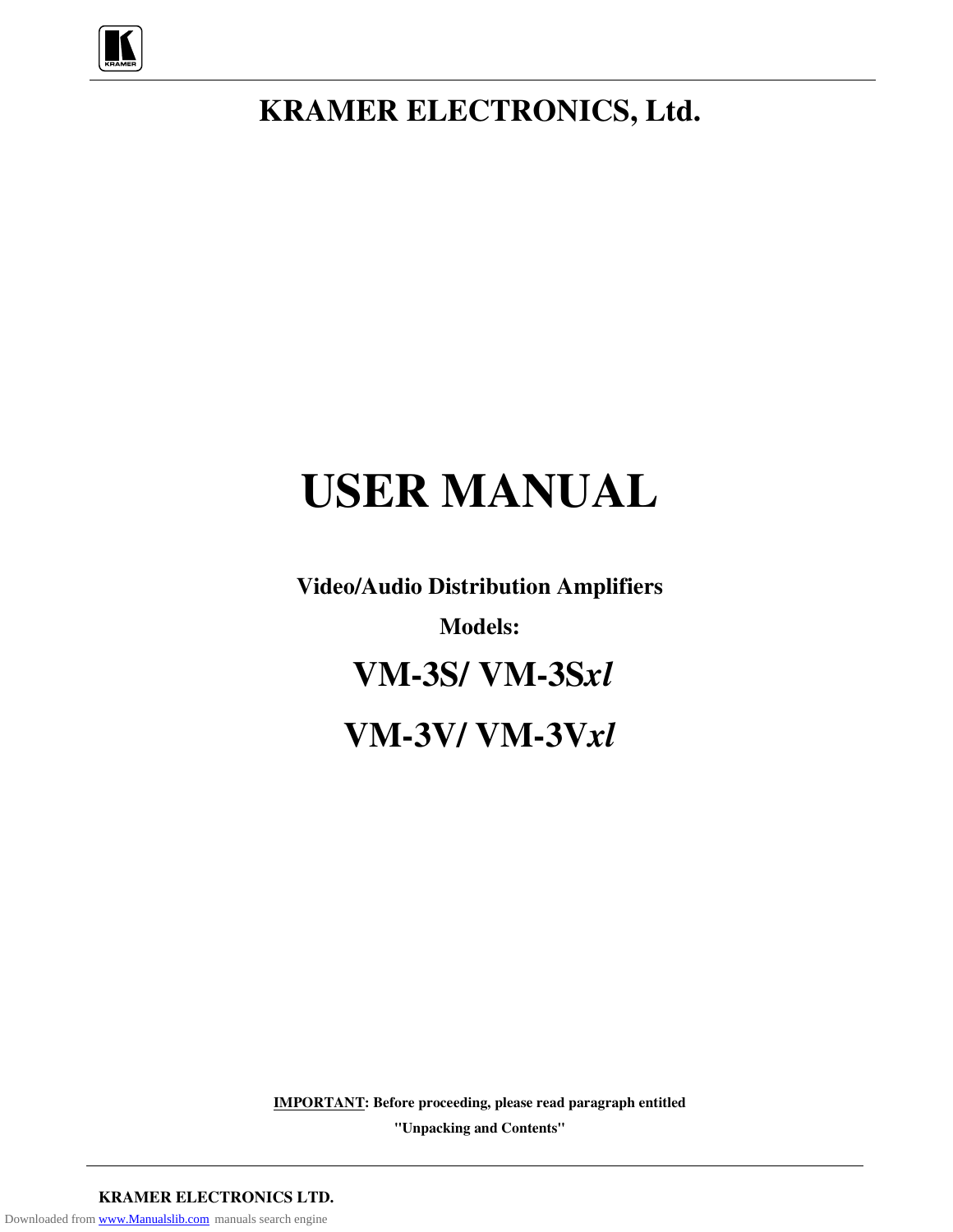**Table Of Contents**

| <b>Section</b> | <b>Name</b>                                 | Page           |
|----------------|---------------------------------------------|----------------|
| 1              | <b>INTRODUCTION</b>                         |                |
| 1.1            | A Word On Distribution Amplifiers           | 2              |
| 1.2            | <b>Factors Affecting Quality of Results</b> | $\overline{c}$ |
| 2              | <b>SPECIFICATIONS</b>                       | 3              |
| 3              | <b>HOW DO I GET STARTED?</b>                | 4              |
| 4              | <b>UNPACKING AND CONTENTS</b>               | 4              |
| 4.1            | <b>Optional Accessories</b>                 |                |
| 5              | <b>VM SERIES AMPLIFIERS</b>                 | 6              |
| 5.1            | Getting To Know Your VM-3S/xl Amplifier     | 6              |
| 5.2            | Getting To Know Your VM-3V/xl Amplifier     |                |
| 6              | <b>INSTALLATION</b>                         | 8              |
|                | <b>CONNECTING TO VIDEO DEVICES</b>          | 8              |
| 8              | USING VM VIDEO/AUDIO AMPLIFIERS             | 8              |
| 8.1            | Turning on the Amplifier                    | 8              |
| 8.2            | Coupling                                    | 8              |
| 8.3            | Installing a VM Amplifier in a Video System | 8              |
| 9              | TAKING CARE OF YOUR VIDEO AMPLIFIER         | 10             |
| 10             | <b>TROUBLESHOOTING</b>                      | 10             |
| 10.1           | <b>Power And Indicators</b>                 | 10             |
| 10.2           | Audio Signal                                | 10             |
|                | <b>Limited Warranty</b>                     | 12             |

#### **List Of Illustrations**

| <b>Figure</b> |                                             | Page |
|---------------|---------------------------------------------|------|
|               | VM-3Sxl: Front/Rear Panel Features          |      |
|               | VM-3Vxl: Front/Rear Panel Features          |      |
|               | Installing a VM Amplifier In A Video System |      |

#### **Table**

# **List Of Tables**

| VM-3Sxl: Front/Rear Panel Features |  |
|------------------------------------|--|
| VM-3Vxl: Front/Rear Panel Features |  |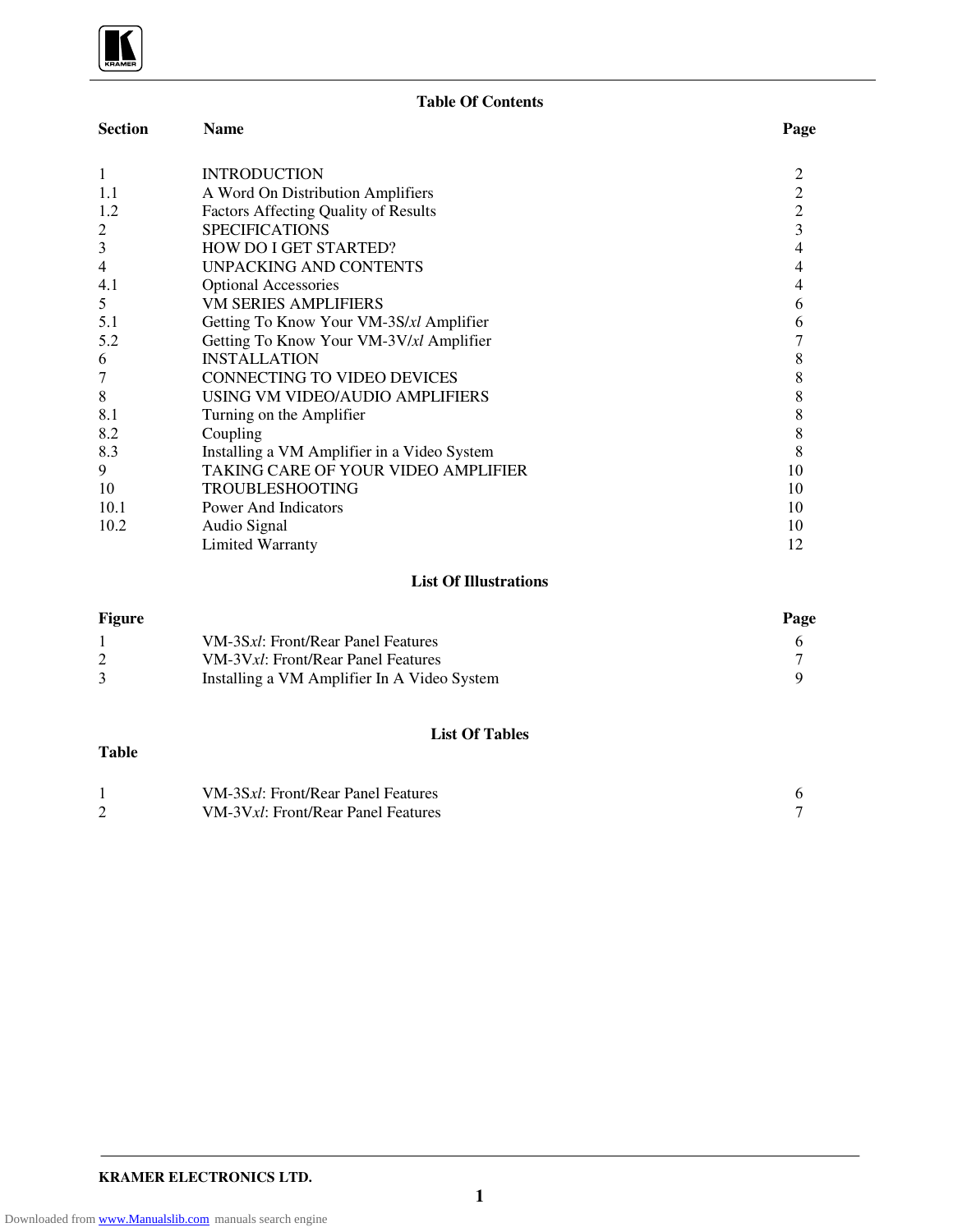

# **1. INTRODUCTION**

Congratulations on your purchase of this Kramer Electronics amplifier. Since 1981 Kramer has been dedicated to the development and manufacture of high quality video/audio equipment. The Kramer line has become an integral part of many of the best production and presentation facilities around the world. In recent years, Kramer has redesigned and upgraded most of the line, making the best even better. Kramer's line of professional video/audio electronics is one of the most versatile and complete available, and is a true leader in terms of quality, workmanship, price/performance ratio and innovation. In addition to the Kramer line of high quality amplifiers, such as the one you have just purchased, Kramer also offers a full line of high quality switchers, processors, interfaces, controllers and computer-related products. This manual includes configuration, operation and option information for the following products from the Kramer VM-3 line of distribution amplifiers. All these amplifiers are similar in operation and features:

#### **VM-3S** / **VM-3Sxl** - 1:3 Audio/Video Distributor

#### **VM-3V / VM-3Vxl** - 1:3 Video Distributor

The *xl* versions have a larger video bandwidth and include an external termination switch, so when you use a "T" connector on the input, the incoming signal may be routed to another video user (looping).

#### **1.1 A Word On Distribution Amplifiers**

Distribution amplifiers are used to distribute one source to several acceptors for simultaneous recording or monitoring of one source, with no discernible signal degradation. They vary in the number of inputs, looping capability, programming capability, number of outputs, operating format, bandwidth and input/output coupling. A good quality distribution amplifier amplifies the incoming signal, pre-compensates the signal for potential losses (resulting from the use of long cables, noisy source, etc.) and generates several identical buffered and amplified outputs. Often, a signal processor is inserted between the source and the distribution amplifier for correction and fine-tuning of the source signal before multiplication, so that all copies are corrected in the same way. The front panels of these Kramer amplifiers are designed to be simple to operate.

#### **1.2 Factors Affecting Quality of Results**

There are many factors affecting the quality of results when signals are transmitted from a source to an acceptor: **Connection cables** - Low quality cables are susceptible to interference; they degrade signal quality due to poor matching and cause elevated noise levels. They should therefore be of the best quality.

**Sockets and connectors of the sources and acceptors** - So often ignored, they should be of highest quality, since "Zero Ohm" connection resistance is the objective. Sockets and connectors also must match the required impedance (75 ohms in video). Cheap, low quality connectors tend to rust, thus causing breaks in the signal path.

**Amplifying circuitry** - Must have quality performance when the desired end result is high linearity, low distortion and low noise operation.

**Distance between sources and acceptors** - Plays a major role in the final result. For long distances (over 15 meters) between sources and acceptors, special measures should be taken in order to avoid cable losses. These include using higher quality cables or adding line amplifiers.

**Interference from neighboring electrical appliances** - These can have an adverse effect on signal quality. Balanced audio lines are less prone to interference, but unbalanced audio should be installed far from any mains power cables, electric motors, transmitters, etc. even when the cables are shielded.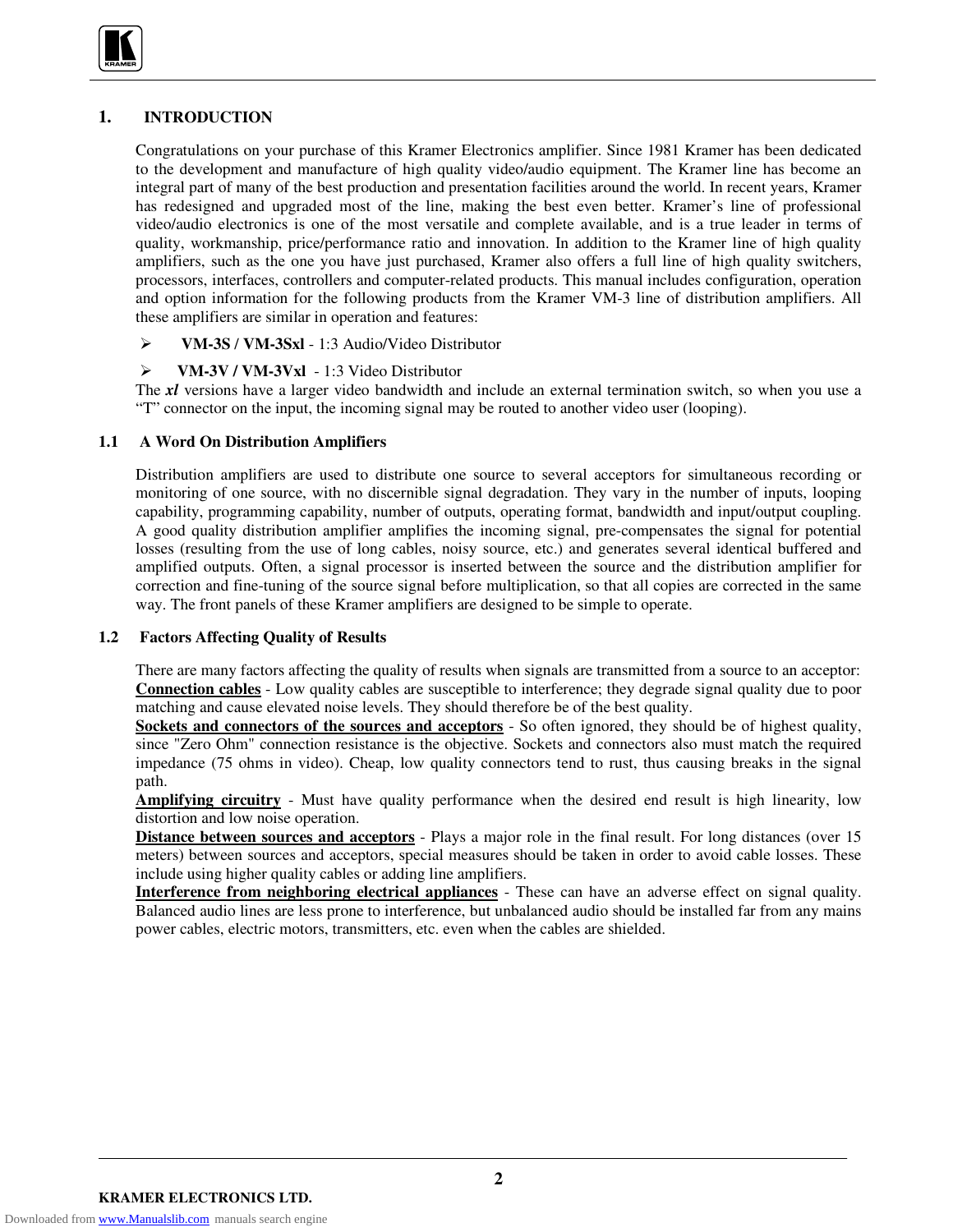

# **2. SPECIFICATIONS**

|                                | <b>VM-3S / VM-3Sxl</b>                                                | <b>VM-3V / VM-3Vxl</b>                                       |
|--------------------------------|-----------------------------------------------------------------------|--------------------------------------------------------------|
| <b>Function</b>                | $1:3$ s-Video DA                                                      | 1:3 Composite/Single Component Video<br>DA                   |
| Input                          | 1 s-Video, $1Vpp/75ohm(Y)$ ,<br>$0.3Vpp/75$ ohm (C) on a 4P connector | 1 Composite Video, 1Vpp/75ohm, on a<br><b>BNC</b> connector  |
| <b>Output Type</b>             | 3 s-Video, 1Vpp/75ohm (Y),<br>$0.3Vpp/75ohm (C)$ on 4P connectors     | 3 Composite Video, 1 Vpp/75 ohm, on<br><b>BNC</b> connectors |
| <b>Output Coupling</b>         | AC                                                                    | AC                                                           |
| <b>Controls</b>                | Termination Switch (VM-3Sxl only)                                     | Termination Switch (VM-3Vxl only)                            |
| <b>S/N Ratio</b>               | 70dB (80 dB for VM-3Sxl)                                              | 73dB (77dB for VM-3Vxl)                                      |
| <b>Video Bandwidth</b>         | 60 MHz -3dB (Y);<br>(200 MHz -3dB, Y, VM-3Sxl)                        | 60 MHz -3dB;<br>(430 MHz -3dB, VM-3Vxl)                      |
| <b>Max Video Output</b>        | 2Vpp(Y)                                                               | 2Vpp                                                         |
| Diff. Gain                     | 0.03%                                                                 | 0.05%                                                        |
| Diff. Phase                    | $0.03$ Deg.                                                           | $0.13$ Deg.                                                  |
| <b>K-Factor</b>                | $0.4\%$ (0.3% for VM-3Sxl)                                            | $\langle 0.5\% (0.2\% \text{ for VM-3V}x] \rangle$           |
| <b>Dimensions</b><br>(W, D, H) | $11.7cm \times 6cm \times 3.2cm$<br>$4.6"$ x 2.4" x 1.3"              | $11.7cm \times 6cm \times 3.2cm$<br>$4.6"$ x $2.4"$ x $1.3"$ |
| Weight                         | 0.240kg (0.53lbs) Approx.                                             | $0.28$ kg $(0.62$ lbs.) Approx.                              |
| <b>Power consumption</b>       | 0.84VA                                                                | 0.6VA                                                        |
| <b>Power Source</b>            | 12VDC, 70mA                                                           | 12VDC, 50mA                                                  |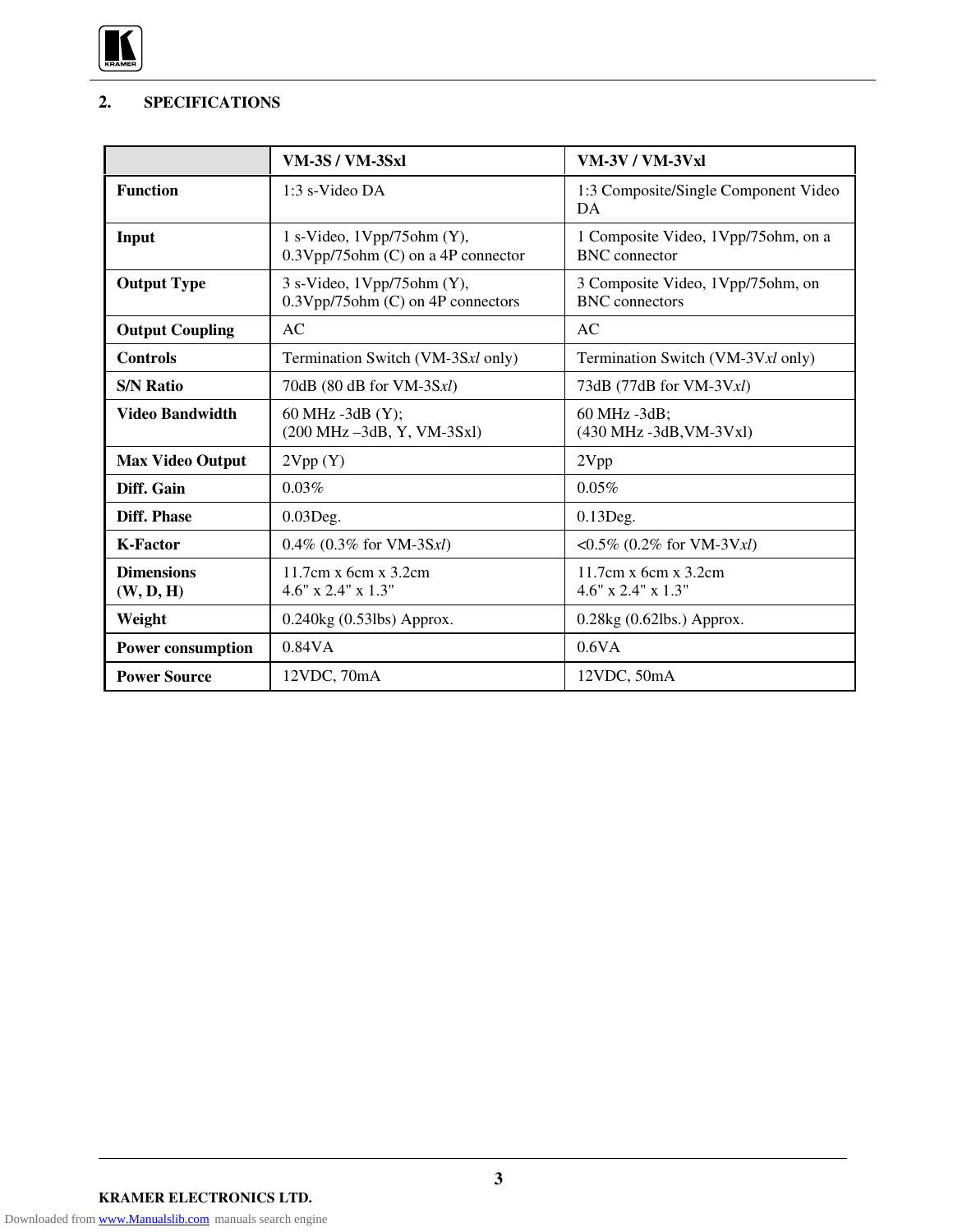

# **3. HOW DO I GET STARTED?**

The fastest way to get started is to take your time and do everything right the first time. Taking 15 minutes to read the manual may save you a few hours later. You don't even have to read the whole manual. If a section doesn't apply to you, you don't have to spend your time reading it.

#### **4. UNPACKING AND CONTENTS**

The items contained in your Kramer VM amplifier packaging are listed below. Please save the original box and packaging materials for possible future shipment.

- $\triangleright$  Amplifier
- $\triangleright$  AC adapter
- > User Manual
- $\triangleright$  Rubber feet
- Kramer Concise Catalog

For additional information regarding optional cables and additional accessories, contact your Kramer dealer.

#### **4.1 Optional Accessories**

The following Kramer accessories can enhance implementation of your amplifier.

- **SP-40** (Video/Audio Processor) Serially connected between the video/audio source and the VM amplifier for video and audio processing, the machine is a high quality processor used for video control and correction in duplication and production studios, camera control, luminance and white balance correction. The SP-40 is capable of Composite to Y/C switching and bi-directional transcoding using its DC coupled video inputs/outputs allowing full control over the video signal. The machine allows video gain control down to full fade, definition control, contrast control, color saturation control, black level control, audio mix control for mixing between the selected source and an audio AUX source and a screen splitter control for "before-after" comparison. A unique limiter switch allows true signal limiting and special effects.
- **SP-11** (Video/Audio Processor) can be serially connected between the video/audio source and the amplifier for video and audio control/correction. The machine provides camera control and luminance/white balance correction. The SP-11 is also capable of performing Composite to Y/C conversion and bi-directional transcoding. The machine allows full control over the video signal: Video gain down to full fade, log or linear Definition control, log or linear Contrast control, Color saturation control, Black Level control, Red, Green and Blue controls and a Screen Splitter control for "before-after" comparison. The Input switch control is "Audio-follow-Video".
- $\geq$  **104L** (Video Line Amplifier) Serially connected between the video/audio source and the amplifier for video and audio processing, the machine is used for video line amplification and cable compensation, video field work and SDI signal distribution. Signal loss and the resulting depreciation in the picture quality is a real problem in any video setup requiring considerable distance between video source and acceptors. The KRAMER 104L Video Line Amplifier, one of the KRAMER TOOLS, is a high quality amplifier, which prevents video signal losses over long cables. For best results the 104L amplifier is installed adjacent to the video source. The 104L is housed in the compact KRAMER TOOLS enclosure and is fed by a 12VDC source. High bandwidth and front accessible controls make it suitable for the most demanding analog and SDI studio applications.
- **VM-9YC -** (Video/Audio Line Amplifier) Serially connected between the video/audio source and the amplifier for video and audio processing, the machine is a high quality video/stereo amplifier which compensates for video and audio signal losses when long cables are used. In any video/audio setup requiring considerable distances between video/audio source and acceptors, signal loss and thus depreciation in the quality of both picture and sound is a real problem. To prevent this phenomenon, a VM-9S amplifier is installed adjacent to the video/audio source.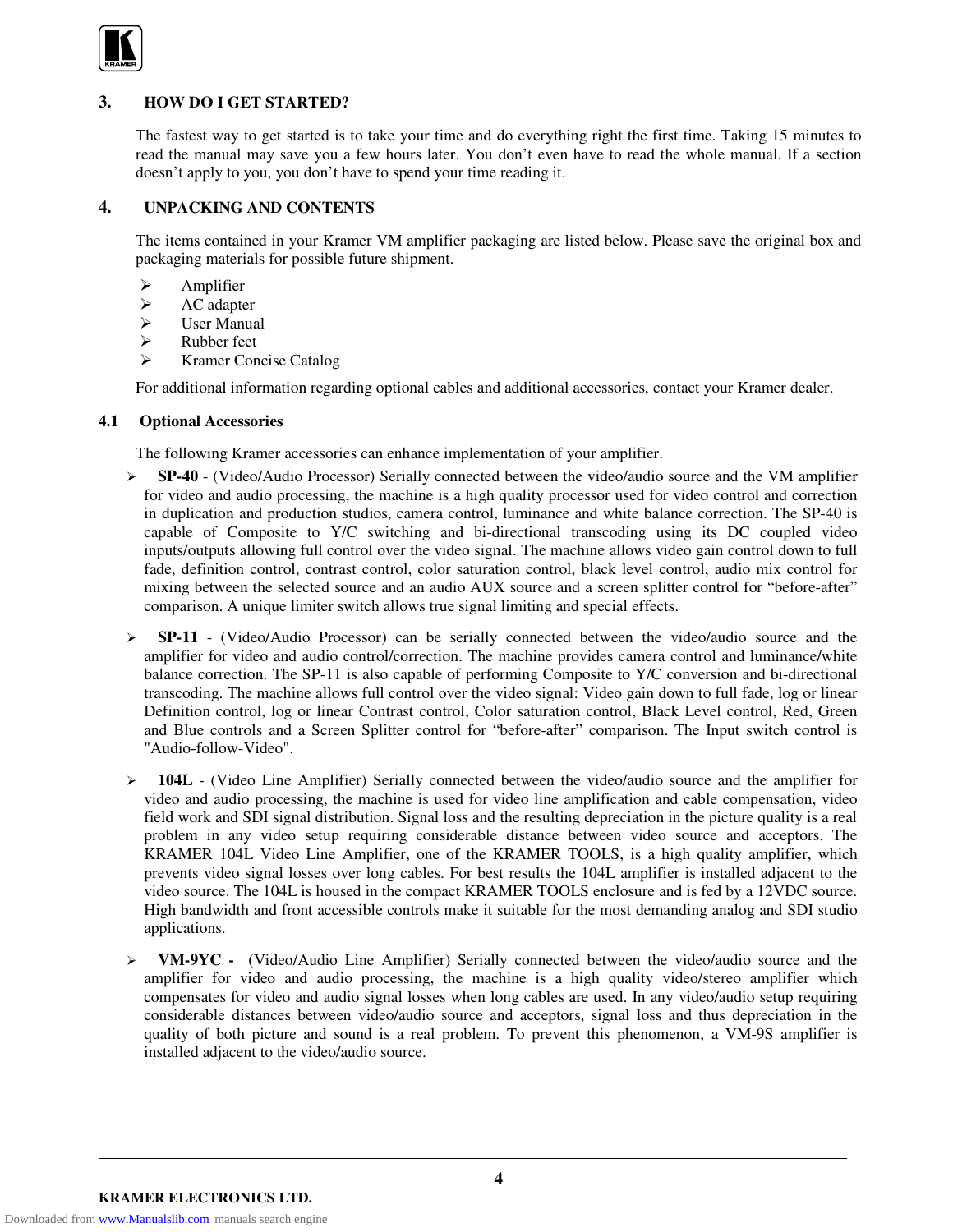

- **VS-4E** (A Precision Mechanical 4x4 Video/Audio Switcher) Several video/audio sources may be connected to its inputs for switching. The machine may be used in every application where easy and fast video and audio source selection is needed and for high isolation between inputs. All unselected inputs are internally terminated with 75-Ohm resistors. The VM-4E switches Video, SDI and any other high frequency signals. The VM-4E is housed in a small enclosure, occupying very little desk space.
- **VS-81AV -** (A Precision, Mechanical, 8x1 Video/Stereo-Audio Switcher) Several video/audio sources may be connected to its inputs for switching. The machine offers fast and easy video/audio source and acceptor selection. The VM-81AV provides high isolation between inputs and outputs and all unselected video inputs are internally terminated with 75-Ohm resistors. The VM-81AV is housed in a professional 19-inch rack mountable enclosure.
- **VS-801xl** (8:1 Composite/Single Component Video & Unbalanced Audio Switcher) Several video/audio sources may be connected to its inputs for switching. The machine provides truly effortless switching between eight, video and unbalanced audio inputs to one output. Switching is done during vertical interval, either of source no. 1 or of the video available on the external sync socket. The switcher may be controlled by touch buttons or by contact closure via a remote socket on the back of the machine. Video signal bandwidth is 225 MHz (typical), allowing the machine to be used in the most demanding applications.
- **VS-5x4** -(5x4 Video/Audio Stereo Matrix Switcher) Several video/audio sources may be connected to its inputs for switching. The machine may be used as one 1:4 or two 2:2 Y/C-video/audio DAs or other combinations as well. The VIS-5x4 switches during the vertical interval for smooth transitions between genlocked sources. The machine is microprocessor and RS-232 controlled (software included), and is operated by touching a keypad on the front panel. Front switches control the audio level of each output. Large illuminated display LEDs show connection status at any given moment.
- $\triangleright$  **TP-1** (Video Line Transmitter) If one output is to be sent over a distance of 100 meter or more, it is necessary to convert the signal to twisted pair type. The TP-1 converts and sends a color video signal over long distances using telephone wire or any other twisted pair wire thus extending the range of operation of a DA. The TP-1 maintains the bandwidth of an industrial color video signal up to several hundred meters and of broadcast quality signals (up to 12 MHz) up to 100 meters. At shorter distances, as in a studio, bandwidth of 30 MHz is easily achieved. By using the TP-1 together with the TP-2 (Video Line Receiver) coax wiring (in a studio, for example) can be completely eliminated. The TP-1 can also be used for simplification of security and CCTV installations, and for teleconferencing in offices and hospitals using existing intercom or telephone wiring.
- **VA-11 -** (Video/Audio Combiner) Used to distribute audio/video signals. The machine can be inserted before a DA, to allow the DA to distribute a video signal and two audio signals simultaneously, using only one standard coax cable, in real time. The machine maintains the bandwidth of an industrial color video signal and the output signal may be viewed and recorded as a normal video signal. By using the VA-11 together with the VA-12 (Video/Audio Separator) the audio stereo signal may be recovered so audio signals may be sent in a hidden mode, to be recovered only by the VA-12. The VA-11 can be used for simplification of security and CCTV installations, using existing video coax wiring for video and audio transmissions.
- **611T/611R -** (611T full bandwidth Fiber Optic Transmitter and 611R matching Fiber Optic Receiver) Part of the KRAMER TOOLS series, and designed for studio and other demanding applications, these machines, in combination, may be used to send one of the distributed channels to distances of 5-25Km. The 611T and 611R use state-of-the-art fiber optic circuitry and allow the user (via rear panel trimmers) to adjust input and output video levels and high frequency peaking to achieve best performance. Both machines, like all KRAMER TOOLS, are fed from a 12VDC source, making them perfectly suitable for fieldwork as well.
- **VIDEO TESTER** A new, unique, patented, indispensable tool for the video professional, the Video Tester is used to test a video path leading to/from an amplifier. By pressing only one touch switch it can trace missing signals, distinguish between good and jittery (VCR sourced) signals, and identify the presence of good signals. Whenever a video signal is missing, because of bad connections, cable breaks or faulty sources, the Video Tester is all you need.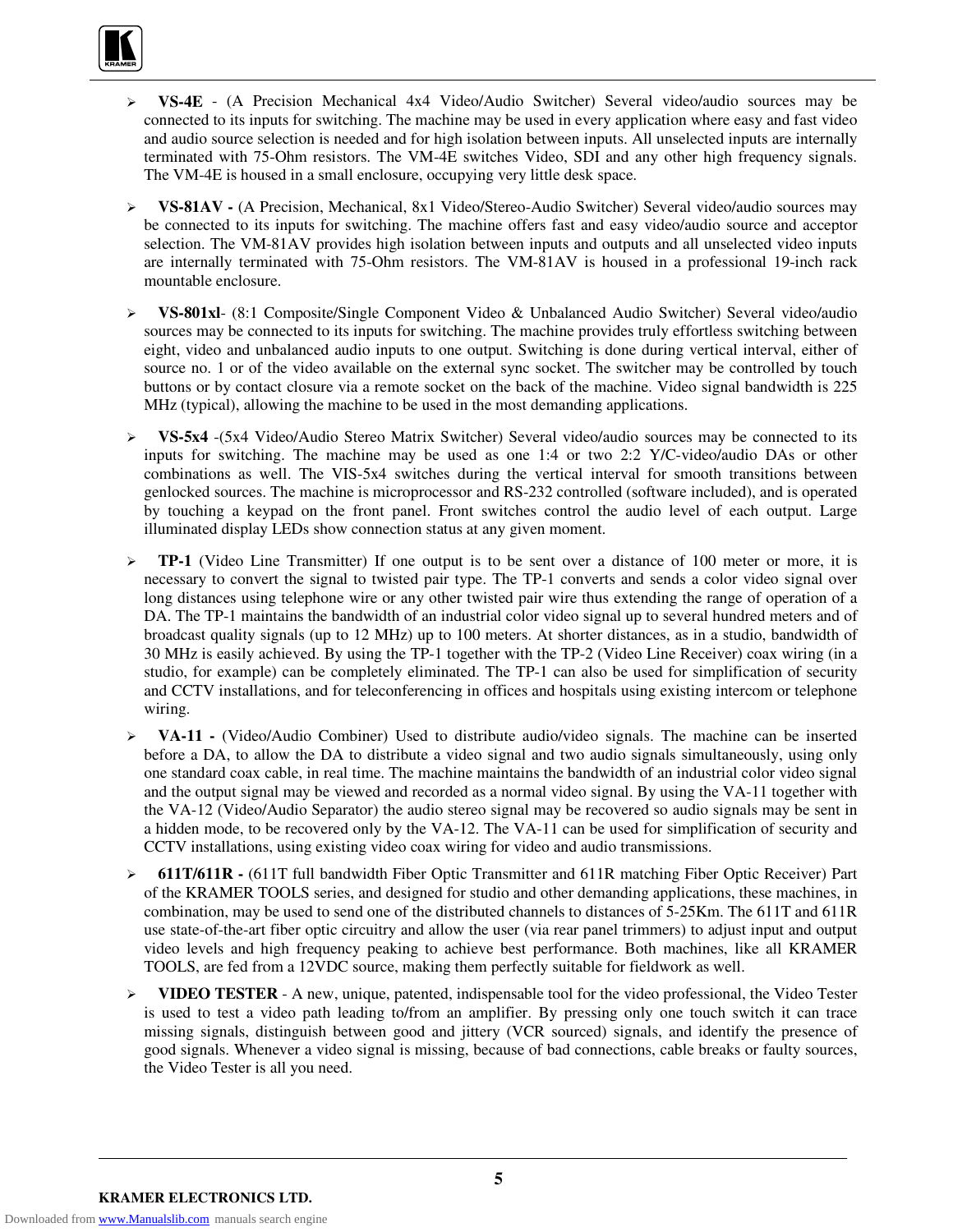

# **5. VM SERIES AMPLIFIERS**

This section describes all the controls and connections of your amplifier. Understanding the controls and connections helps you realize its full power.

#### **5.1 Getting To Know Your VM-3S/***xl* **Amplifier**

The KRAMER **VM-3S/***xl* is a full bandwidth, state-of-the-art, 1:3 s-Video distribution amplifier designed for studio and other demanding applications. The **VM-3S/***xl* splits a single input source into three identical outputs with no discernible signal degradation. Video output and input signals are AC coupled for maximal flexibility. The **VM-3S/***xl* receives external 12VDC feed, and is housed in a very compact enclosure, making it ideal for field use.

Front/Rear panel features of the **VM-3S***xl* are described in Figure 1 and Table 1.



**Figure 1: VM-3S***xl* **Front/Rear Panel Features**

|  |  | Table 1: VM-3Sxl Front/Rear Panel Features |  |  |
|--|--|--------------------------------------------|--|--|
|--|--|--------------------------------------------|--|--|

| No. | <b>Feature</b>                           | <b>Function</b>                                              |
|-----|------------------------------------------|--------------------------------------------------------------|
|     | Power indication LED (on<br>front panel) | Indicates that the machine is on.                            |
|     | s-Video <b>INPUT</b> 4P connector        | s-Video input                                                |
|     | <b>TERMination</b> switch                | Terminates the input with 75 ohms. (VM-3Sxl only).           |
| 4.  | <b>OUT 1-OUT 3 - 4P</b><br>connectors    | 3 amplified and buffered s-Video outputs.                    |
| 5.  | 12VDC feed connector                     | A DC connector that allows power to be supplied to the unit. |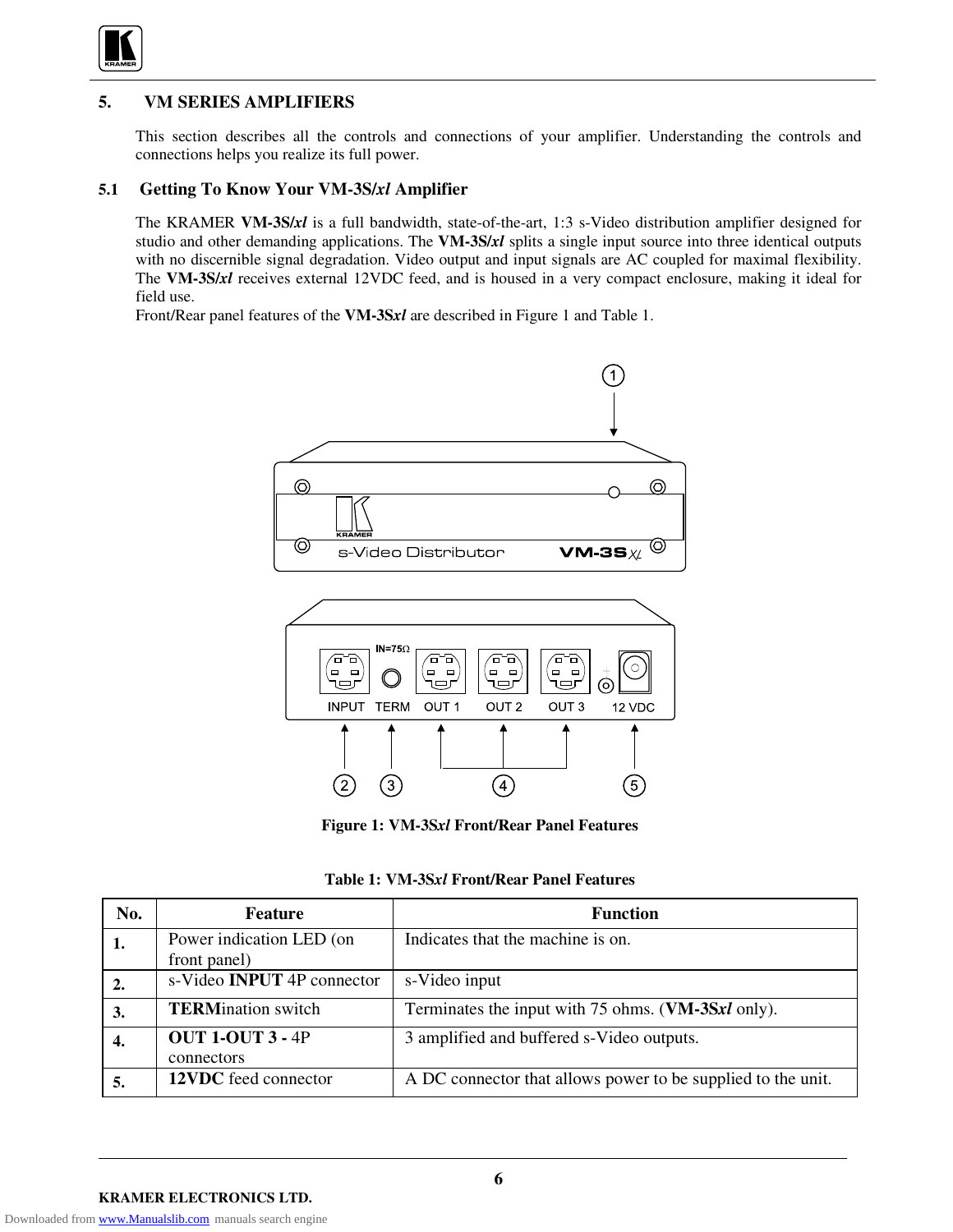

# **5.2 Getting To Know Your VM-3V/***xl* **Amplifier**

The KRAMER **VM-3V/***xl* is a full bandwidth, state-of-the-art, 1:3 video distribution amplifier designed for studio and other demanding applications. The **VM-3V/***xl* splits a single input source into three identical outputs with no discernible signal degradation. Video output and input signals are AC coupled for maximal flexibility. The **VM-3V/***xl* receives external 12V DC feed, and is housed in a very compact enclosure, making it ideal for field use.

Front/Rear panel features of the **VM-3V***xl* are described in Figure 2 and Table 2.



**Figure 2: VM-3V***xl***: Front/Rear Panel Features**

|  |  |  | Table 2: VM-3Vxl Front/Rear Panel Features |
|--|--|--|--------------------------------------------|
|--|--|--|--------------------------------------------|

| No. | <b>Feature</b>            | <b>Function</b>                                              |
|-----|---------------------------|--------------------------------------------------------------|
| 1.  | Power indication LED (on  | Indicates that the machine is on.                            |
|     | front panel)              |                                                              |
|     | Video <b>INPUT</b> BNC    | Video input                                                  |
|     | connector                 |                                                              |
| 3.  | <b>TERMination</b> switch | Terminates the input with 75 ohms. (VM-3Vxl only).           |
| 4.  | <b>OUT 1-OUT 3 - BNC</b>  | 3 amplified and buffered video outputs.                      |
|     | connectors                |                                                              |
| 5.  | 12VDC feed connector      | A DC connector that allows power to be supplied to the unit. |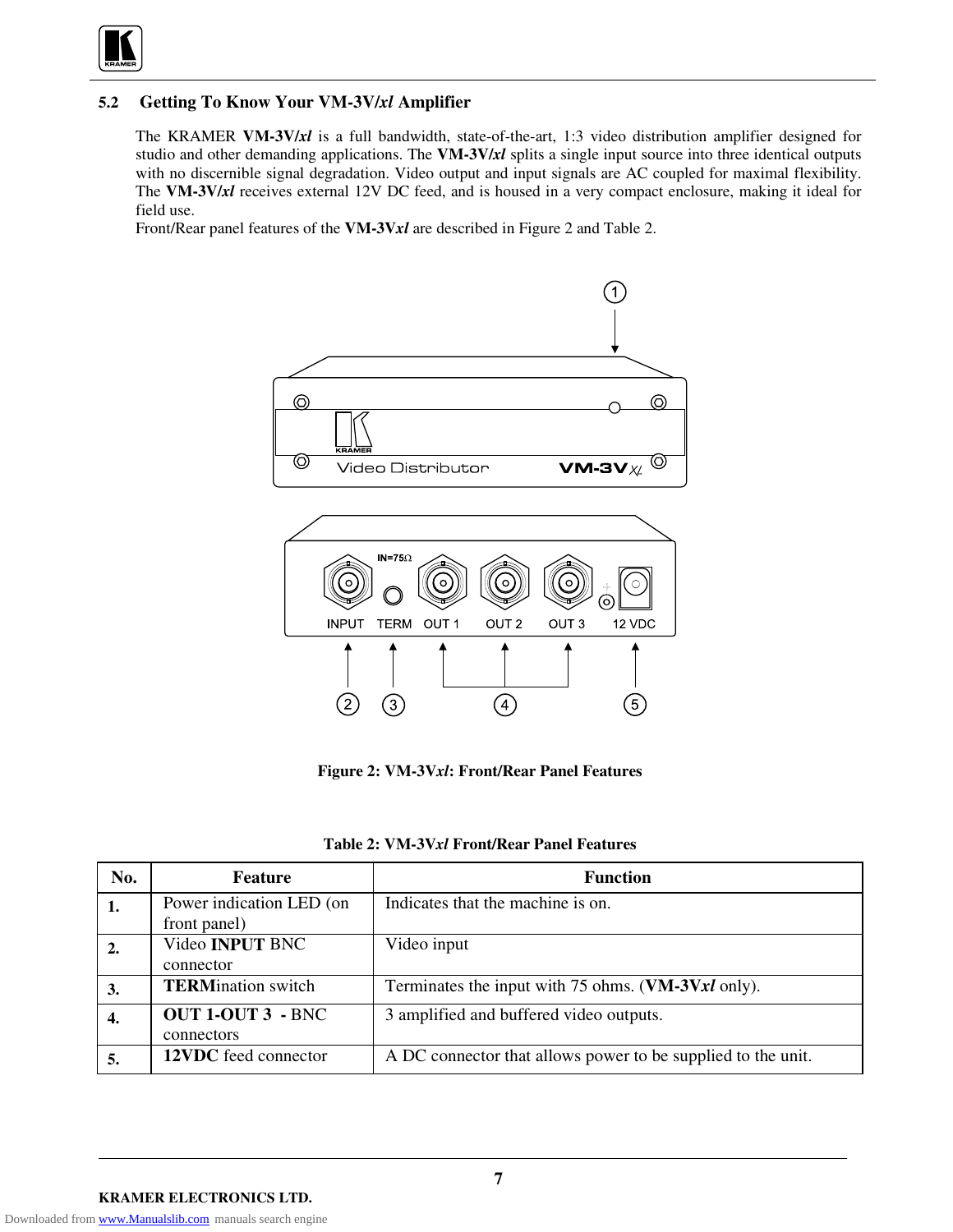

# **6. INSTALLATION**

The amplifier is provided with four rubber feet packed in a separate bag. Fit the feet to the unit, place it on the table remote from heat generating sources and make the required connections.

# **7. CONNECTING TO VIDEO DEVICES**

Video sources and output devices (such as amplifiers or recorders) may be connected to the amplifier through the BNC connectors (VM-3V model) or 4p type connectors (VM-3S model) located at the back of the machine. If looping is needed, the VM-3S*xl* and VM-3V*xl* should be used. For looping (allowing another amplifier or any video acceptor to use the same video input) use a "T" connector on the video input, and branch the input, via this "T" connector to the other acceptor. Release the TERMination switch of the VM-3V*xl*/VM-3S*xl* (Hi-Z position) and terminate the line with 75 ohms load at the remote acceptor. Please keep in mind that the output signal format will match that of the input signal format.

# **8. USING VM VIDEO/AUDIO AMPLIFIERS**

#### **8.1 Turning on the Amplifier**

#### **NOTES**

- *1. Amplifier should only be turned on, after all connections are completed, and all source devices have been turned on. Do not attempt to connect or disconnect any video signals to the amplifier while it is turned on!*
- *2. The socket-outlet should be near the equipment and should be easily accessible. To fully disconnect equipment, remove power cord from its socket.*
- 1) Connect the amplifier's DC socket to an appropriate DC source. Observe proper polarity!
- 2) Operate the acceptors.

#### **8.2 Coupling**

The coupling function enables the operator to determine whether the incoming video signal is DC or AC coupled. When DC coupling is selected and proper standard video signal is applied to the amplifier's input, the output signal is equal to the input signal. When AC coupling is selected, DC components of the incoming signal are removed. DC coupling is always preferable since AC coupling might cause some linearity distortions in low and high frequencies (due to imperfect behavior of capacitors). A problem may arise when the incoming signal is riding on a DC offset especially when the acceptors are very effected by deviation of DC offsets (A/D converters for example), which in turn results in a distorted picture. The coupling used in the amplifiers described in this manual is AC.

#### **8.3 Installing a VM Amplifier in a Video System**

In fieldwork, it is sometimes necessary to add a monitor or a VCR. A small audio or video DA, and with the capability to eliminate signal degradation, is the best solution. Figure 3 illustrates a typical field setup of a VM amplifier (fed by a 12VDC source.)

For this setup, perform the following steps:

- 1) Connect your video or audio source to the input of the field operated DA (VM-3V/VM-3V*xl*, VM-3S/VM-3S*xl*). Locate the DA as close as possible to your video source.
- 2) Connect a power source (battery belt, car battery) to the power socket of the DA. Verify that proper polarity of power supply is maintained. Invert polarity if necessary. In extreme cases where external power is not available, a 9VDC battery may be used as a power source for no more than 2-3 hours.
- 3) Connect your video or audio acceptors to the outputs of the DA.

Downloaded from [www.Manualslib.com](http://www.manualslib.com/) manuals search engine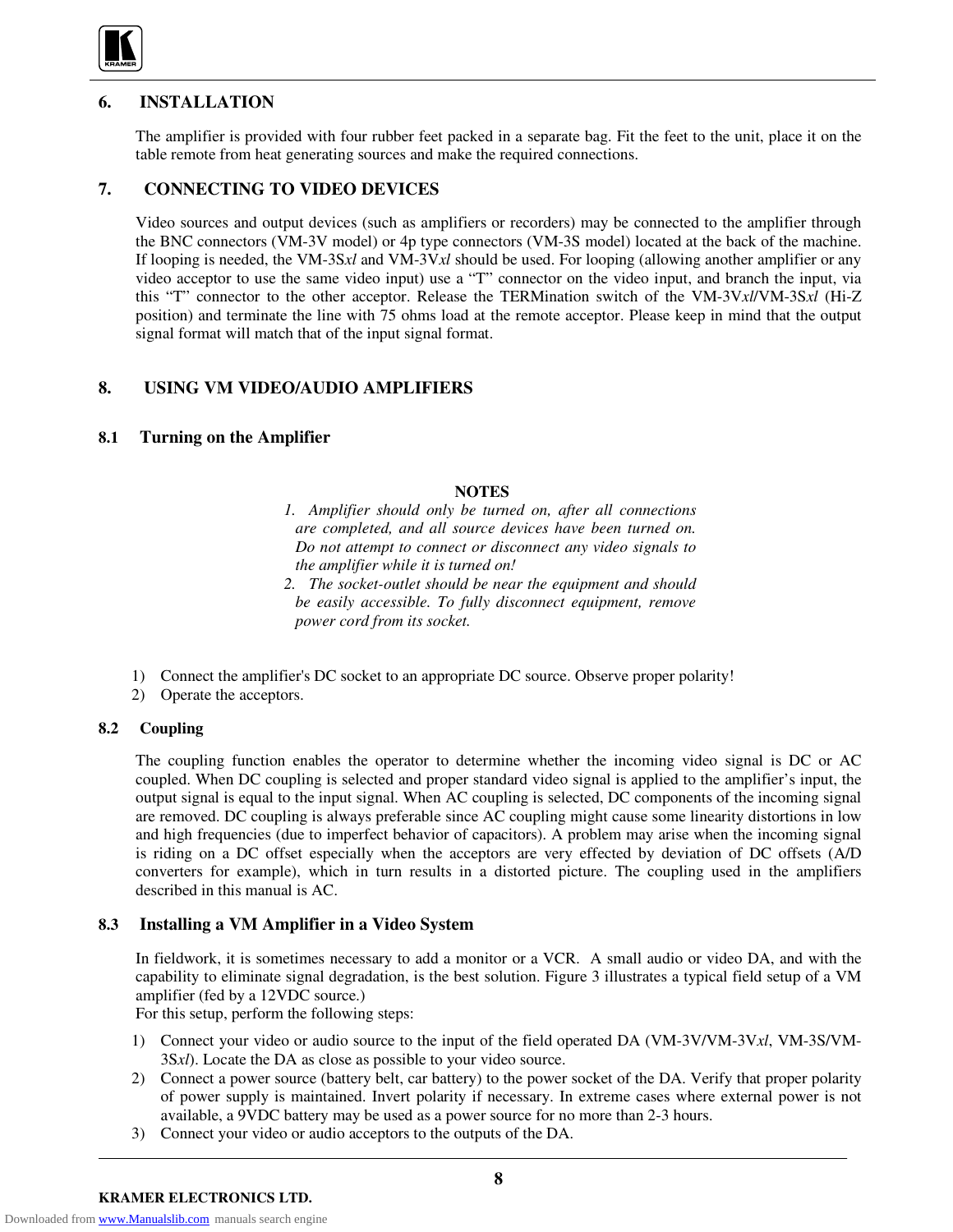

**NOTE** *Do not use excessively long cables if possible, as signal quality may degrade rapidly.*



**Figure 3: Installing a VM Amplifier in a Video System**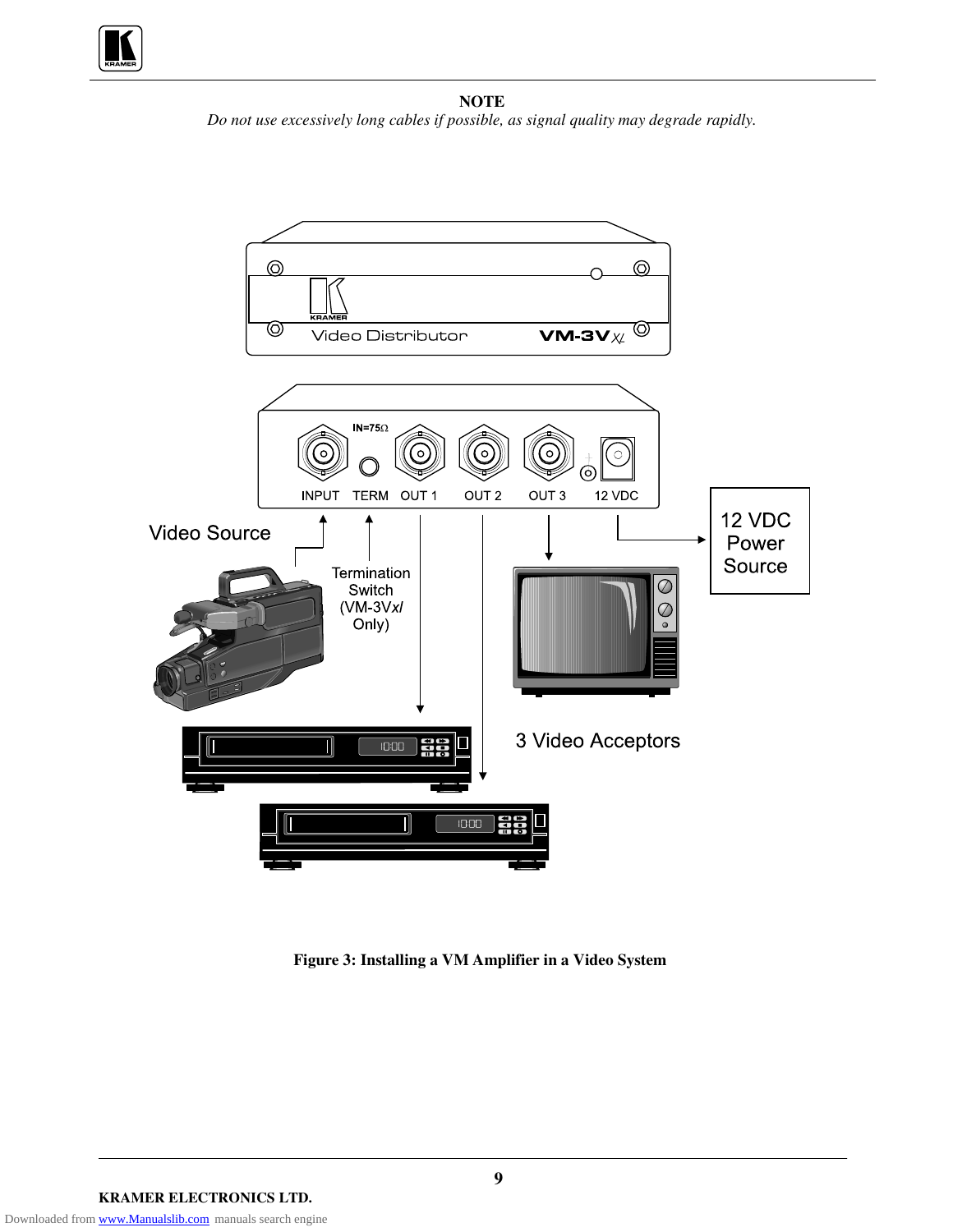

# **9. TAKING CARE OF YOUR VIDEO AMPLIFIER**

Do not locate your amplifier in an environment where it is susceptible to dust or moisture. These may damage the electronics, and cause erratic operation or failure. Do not locate your amplifier where temperature and humidity may be excessive. Do not clean your amplifier with abrasives or strong cleaners. Doing so may remove or damage the finish, or may allow moisture to build up. Take care not to allow dust or particles to build up inside unused or open connectors.

# **10. TROUBLESHOOTING**

#### **NOTES**

- *1. Please note that if the output signal is disturbed or interrupted by very strong external electromagnetic interference, it should return and stabilize when such interference ends. If not, disconnect power source from the machine and reconnect again to reset the machine.*
- *2. If the following recommended actions still do not result in satisfactory operation, please consult your KRAMER Dealer.*

#### **10.1 Power And Indicators**

| <b>Problem</b> | <b>Remedy</b>                                                                                                                                                                                                  |
|----------------|----------------------------------------------------------------------------------------------------------------------------------------------------------------------------------------------------------------|
| No power       | Confirm that the LED is illuminated.<br>Confirm that power connections are secured at the amplifier and at the<br>2.<br>receptacle. Make sure the receptacle is active, outputting the appropriate<br>voltage. |

#### **10.2 Video Signal**

| Problem                                                           | <b>Remedy</b>                                                                                                                                                                                                                                                                                                                                                                                                                                           |
|-------------------------------------------------------------------|---------------------------------------------------------------------------------------------------------------------------------------------------------------------------------------------------------------------------------------------------------------------------------------------------------------------------------------------------------------------------------------------------------------------------------------------------------|
| No video at the output<br>device, regardless of input<br>selected | Confirm that your sources and output device are turned on and connected<br>1.<br>properly. Video signals connected to the input of your amplifier should be of<br>an identical signal format at the output of your source. Video signals at the<br>output of your amplifier should be of an identical signal format as at the input<br>of your display or recorder.<br>Confirm that any other amplifiers in the signal path have the proper input<br>2. |
|                                                                   | and/or output selected.<br>Use the Video Tester to test the video path leading to/from your amplifier<br>3.<br>(see section 4.1 "Video Tester")                                                                                                                                                                                                                                                                                                         |
| Video level is too high or<br>too dim                             | Confirm that the connecting cables are of high quality, properly built and<br>1.<br>terminated with 75ohm BNC connectors. Check level controls located on your<br>source input device or output display or recorder.                                                                                                                                                                                                                                    |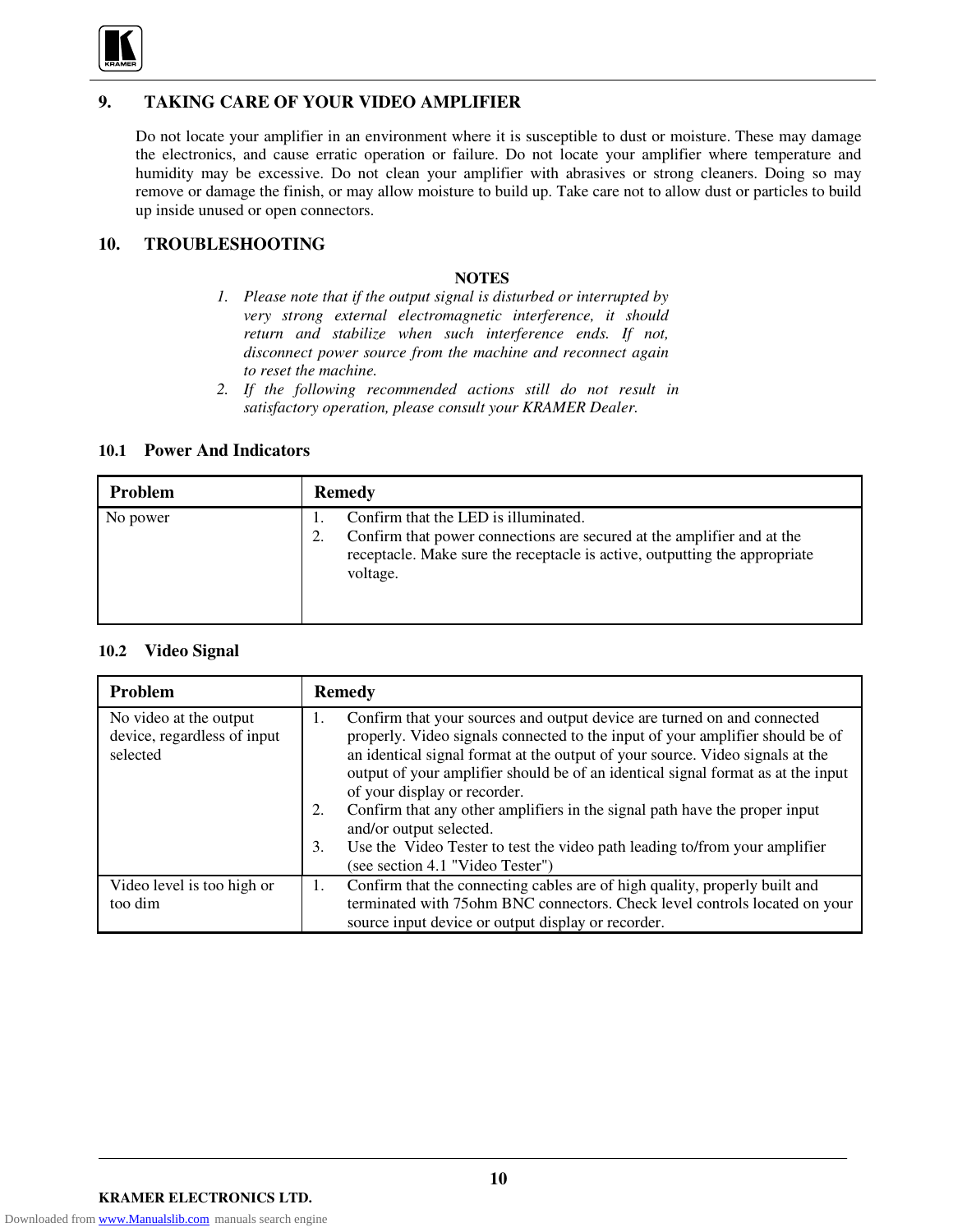

| Problem                                                                                                 | <b>Remedy</b>                                                                                                                                                                                                                                                                                                                                                 |  |
|---------------------------------------------------------------------------------------------------------|---------------------------------------------------------------------------------------------------------------------------------------------------------------------------------------------------------------------------------------------------------------------------------------------------------------------------------------------------------------|--|
| Noise bars "roll" up or<br>down in the output image<br>or:<br>Low frequency hum in the<br>output signal | Hum bars (ground loop) are caused by a difference in the ground potential of any<br>two or more devices connected to your signal path. This difference is<br>compensated by passing that voltage difference through any available<br>interconnection, including your video cables.<br><b>WARNING!</b><br>Do not disconnect the ground from any piece of video |  |
|                                                                                                         | equipment in your signal path!                                                                                                                                                                                                                                                                                                                                |  |
|                                                                                                         | Check the following to remove hum bars:<br>Confirm that all interconnected equipment is connected to the same phase of<br>1.<br>power, if possible.                                                                                                                                                                                                           |  |
|                                                                                                         | Remove equipment connected to the phase that may be introducing noise,<br>2.<br>such as motors, generators, etc.                                                                                                                                                                                                                                              |  |
|                                                                                                         | Disconnect all cables and reconnect them one at a time until ground loop<br>3.<br>reappears. Disconnect the affected cable and replace, or insert an isolation<br>device (opto isolator or transformer) in the signal path.                                                                                                                                   |  |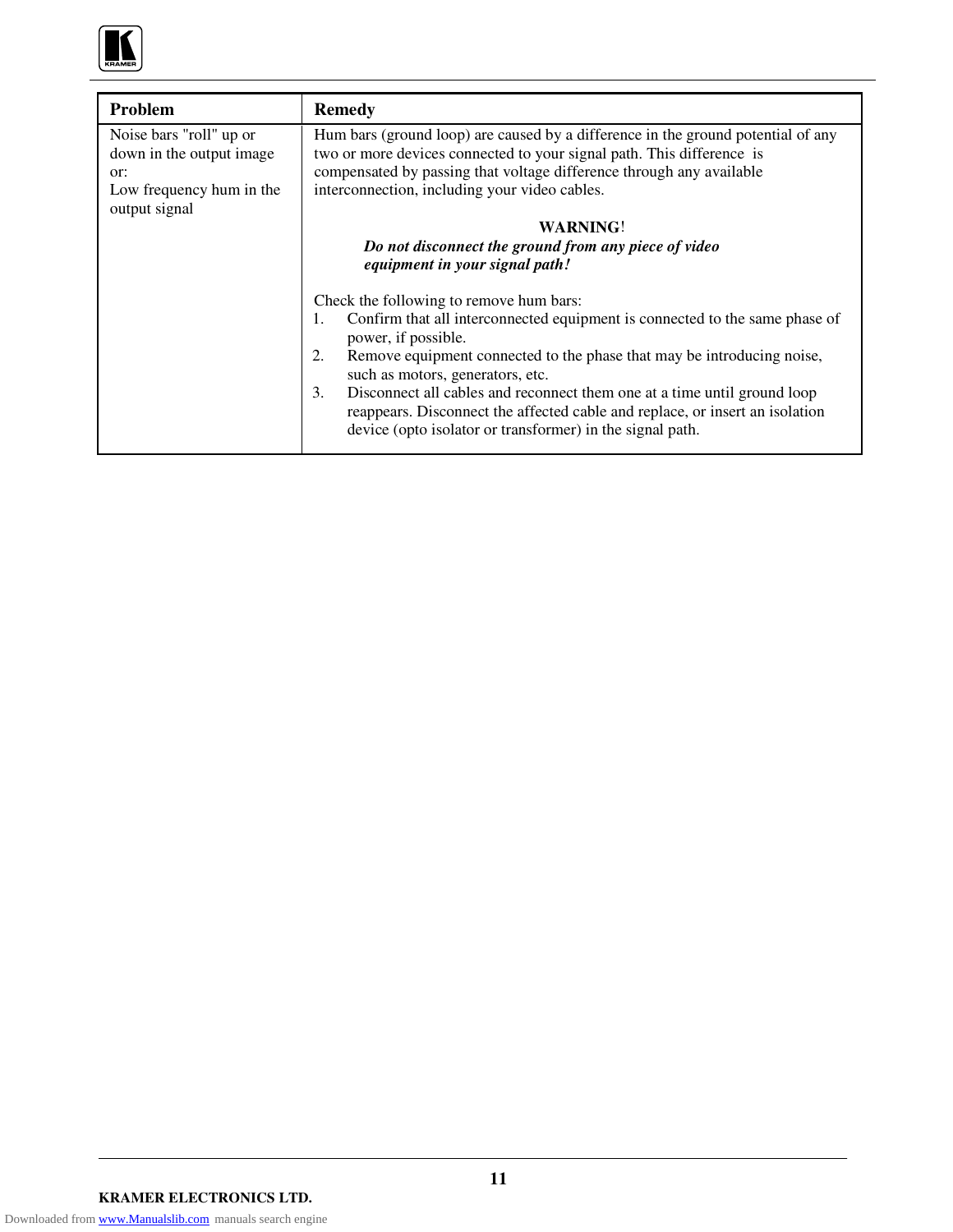

#### **LIMITED WARRANTY**

Kramer Electronics (hereafter Kramer) warrants this product to be free from defects in material and workmanship under the following terms.

#### **HOW LONG IS THE WARRANTY**

Labor and parts are warranted for three years from the date of the first customer purchase.

#### **WHO IS PROTECTED**

Only the first purchase customer may enforce this warranty.

#### **WHAT IS COVERED AND WHAT IS NOT COVERED**

Except as below, this warranty covers all defects in material or workmanship in this product. The following are not covered by the warranty:

- 1) Any product which is not distributed by Kramer or which is not purchased from an authorized Kramer dealer. If you are uncertain as to whether a dealer is authorized, please contact Kramer at one of the agents listed in the web site **www.kramerelectronics.com**.
- 2) Any product, on which the serial number has been defaced, modified or removed.
- 3) Damage, deterioration or malfunction resulting from:
	- a) Accident, misuse, abuse, neglect, fire, water, lightning or other acts of nature, unauthorized product modification, or failure to follow instructions supplied with the product.
	- b) Repair or attempted repair by anyone not authorized by Kramer.
	- c) Any shipment of the product (claims must be presented to the carrier).
	- d) Removal or installation of the product.
	- e) Any other cause, which does not relate to a product defect.
	- f) Cartons, equipment enclosures, cables or accessories used in conjunction with the product.

#### **WHAT WE WILL PAY FOR AND WHAT WE WILL NOT PAY FOR**

We will pay labor and material expenses for covered items. We will not pay for the following:

- 1) Removal or installations charges.
- 2) Costs of initial technical adjustments (set-up), including adjustment of user controls or programming. These costs are the responsibility of the Kramer dealer from whom the product was purchased.
- 3) Shipping charges.

#### **HOW YOU CAN GET WARRANTY SERVICE**

- 1) To obtain service on you product, you must take or ship it prepaid to any authorized Kramer service center.
- 2) Whenever warranty service is required, the original dated invoice (or a copy) must be presented as proof of warranty coverage, and should be included in any shipment of the product. Please also include in any mailing a contact name, company, address, and a description of the problem(s).
- 3) For the name of the nearest Kramer authorized service center, consult your authorized dealer.

#### **LIMITATION OF IMPLIED WARRANTIES**

All implied warranties, including warranties of merchantability and fitness for a particular purpose, are limited in duration to the length of this warranty.

**KRAMER ELECTRONICS LTD.**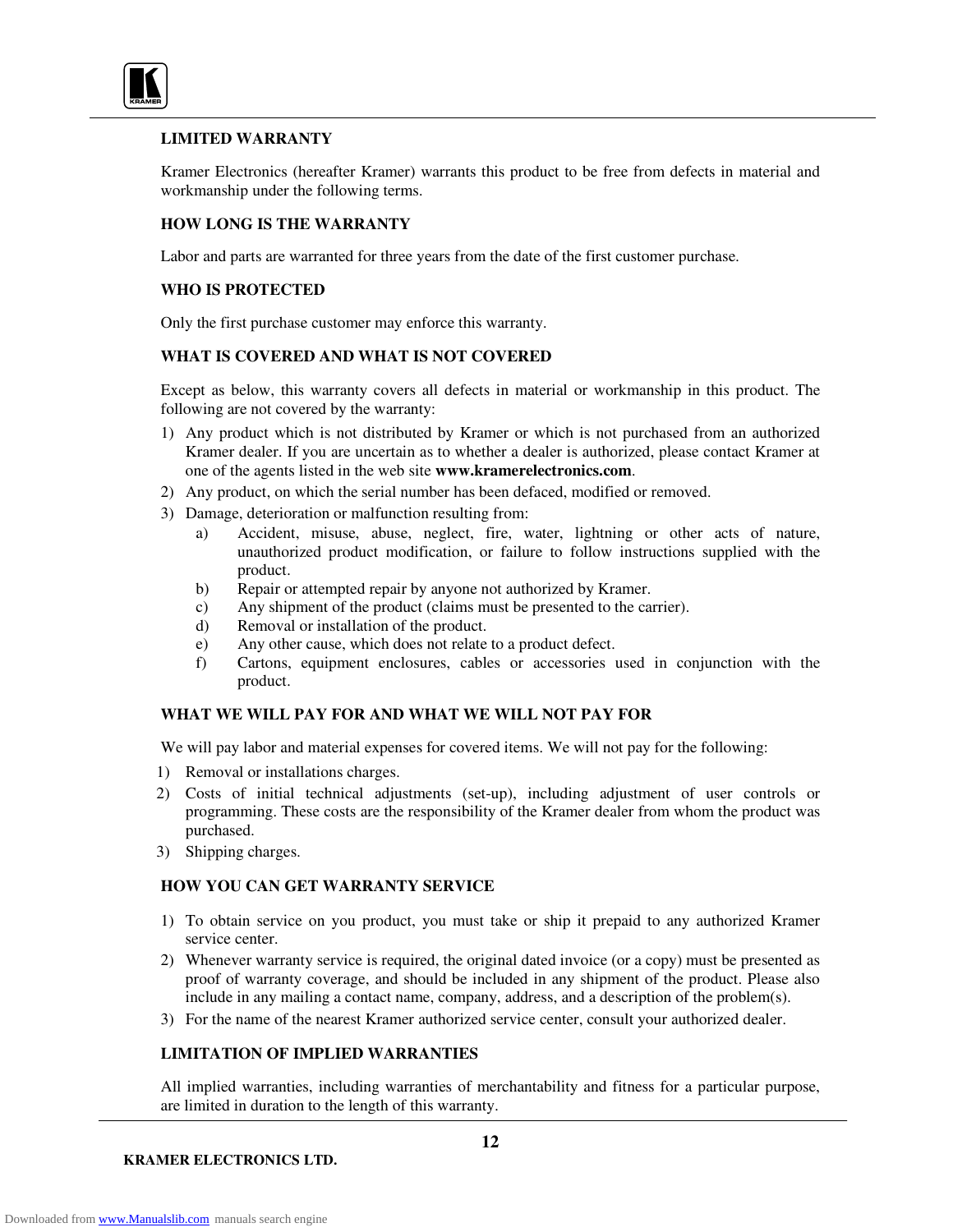

#### **EXCLUSION OF DAMAGES**

Kramer's liability for any defective products is limited to the repair or replacement of the product at our option. Kramer shall not be liable for:

- 1) Damage to other property caused by defects in this product, damages based upon inconvenience, loss of use of the product, loss of time, commercial loss; or:
- 2) Any other damages, whether incidental, consequential or otherwise. Some countries may not allow limitations on how long an implied warranty lasts and/or do not allow the exclusion or limitation of incidental or consequential damages, so the above limitations and exclusions may not apply to you.

This warranty gives you specific legal rights, and you may also have other rights, which vary from place to place.

**NOTE**: All products returned to Kramer for service must have prior approval. This may be obtained from your dealer.

#### **NOTICE**

This equipment has been tested to determine compliance with the requirements of:

| <b>EN-50081:</b> | "Electromagnetic compatibility (EMC);                                   |
|------------------|-------------------------------------------------------------------------|
|                  | generic emission standard.                                              |
|                  | Part 1: Residential, commercial and light industry"                     |
| <b>EN-50082:</b> | "Electromagnetic compatibility (EMC) generic immunity standard. Part 1: |
|                  | Residential, commercial and light industry environment".                |
| <b>CFR-47</b>    | FCC Rules and Regulations:                                              |
|                  | Part 15- "Radio frequency devices:                                      |
|                  | Subpart B- Unintentional radiators                                      |

#### **CAUTION!**

- $\otimes$  Servicing the machines can only be done by an authorized Kramer technician. Any user who makes changes or modifications to the unit without the expressed approval of the manufacturer will void user authority to operate the equipment.
- $\boxtimes$  Use the supplied DC power supply to feed power to the machine.
- $\mathbb{R}$  Please use recommended interconnect cables to connect the machine to other components.

**KRAMER ELECTRONICS LTD.**